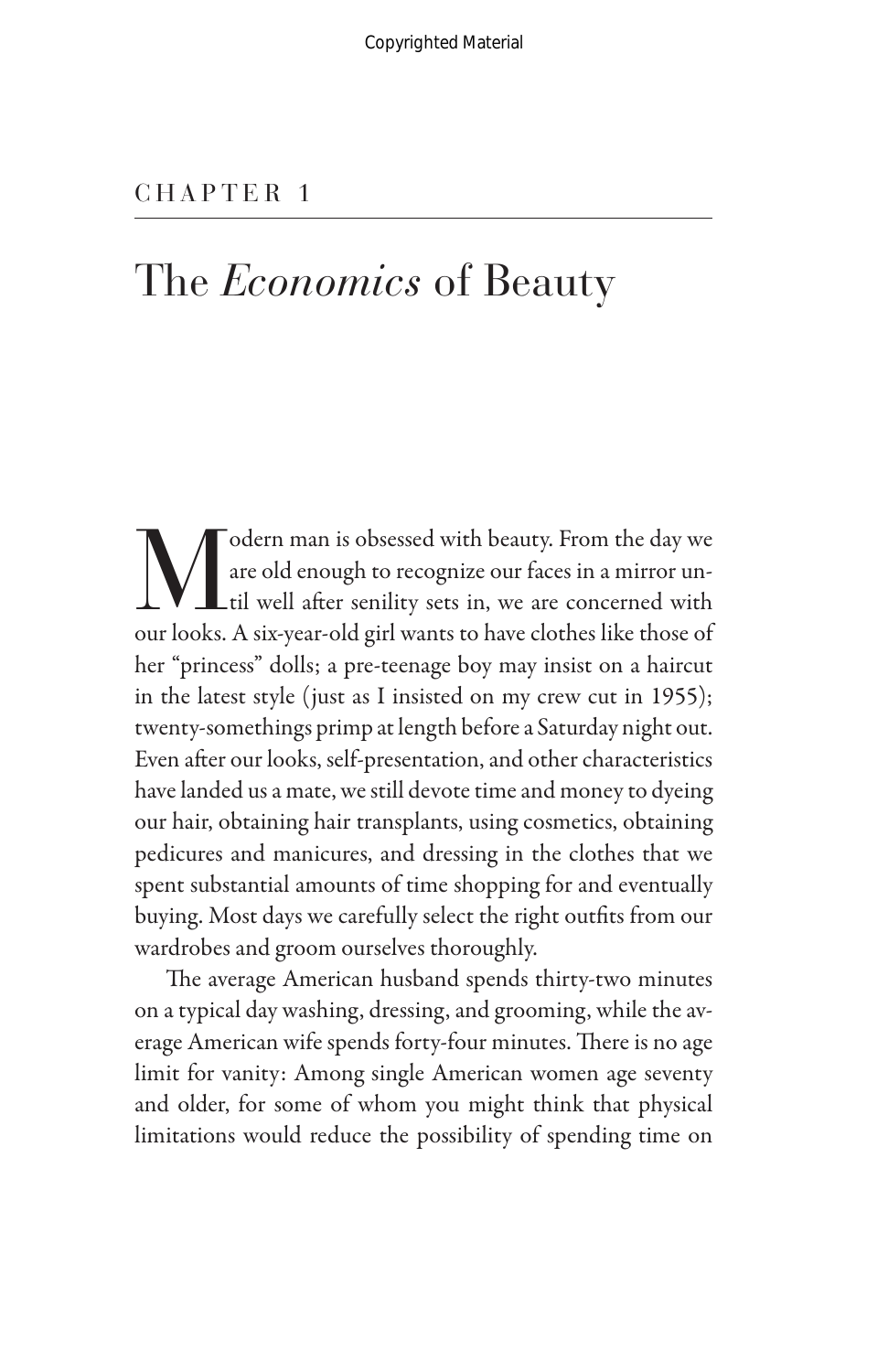grooming, we find forty-three minutes devoted to this activity on a typical day.<sup>1</sup> Many assisted living facilities and nursing homes even offer on-site beauty salons. For most Americans, grooming is an activity in which they are willing to invest substantial chunks of their time.

We not only spend time enhancing our appearance—we spend large sums of money on it too. In 2008, the average American household spent \$718 on women's and girls' clothing; \$427 on men's and boys' clothing; \$655 on infants' clothing, footwear, and other apparel products and services; and \$616 on personal care products and services.<sup>2</sup> Such spending totaled roughly \$400 billion and accounted for nearly 5 percent of all consumer spending that year. No doubt some of this spending is necessary just to avoid giving olfactory or visual offense to family members, friends, and others whom we meet; but that minimal amount is far less than we actually spend on these items.

There is nothing uniquely modern or American about concerns about dress and personal beautification. Archaeological sites from 2500 BCE Egypt yield evidence of jewelry and other body decoration, and traces of ochre and other body paints are readily available even earlier, from Paleolithic sites in southern France. People in other industrialized countries early in the twenty-first century show similar concerns for their appearance and beauty: For example, in 2001 German husbands spent thirty-nine minutes grooming and dressing, while German wives spent forty-two minutes in these activities, quite close to the American averages. This similarity is remarkable, since you would think that cultural differences might lead to different outcomes.3 It suggests the universality of concerns about beauty and its effects on human behavior.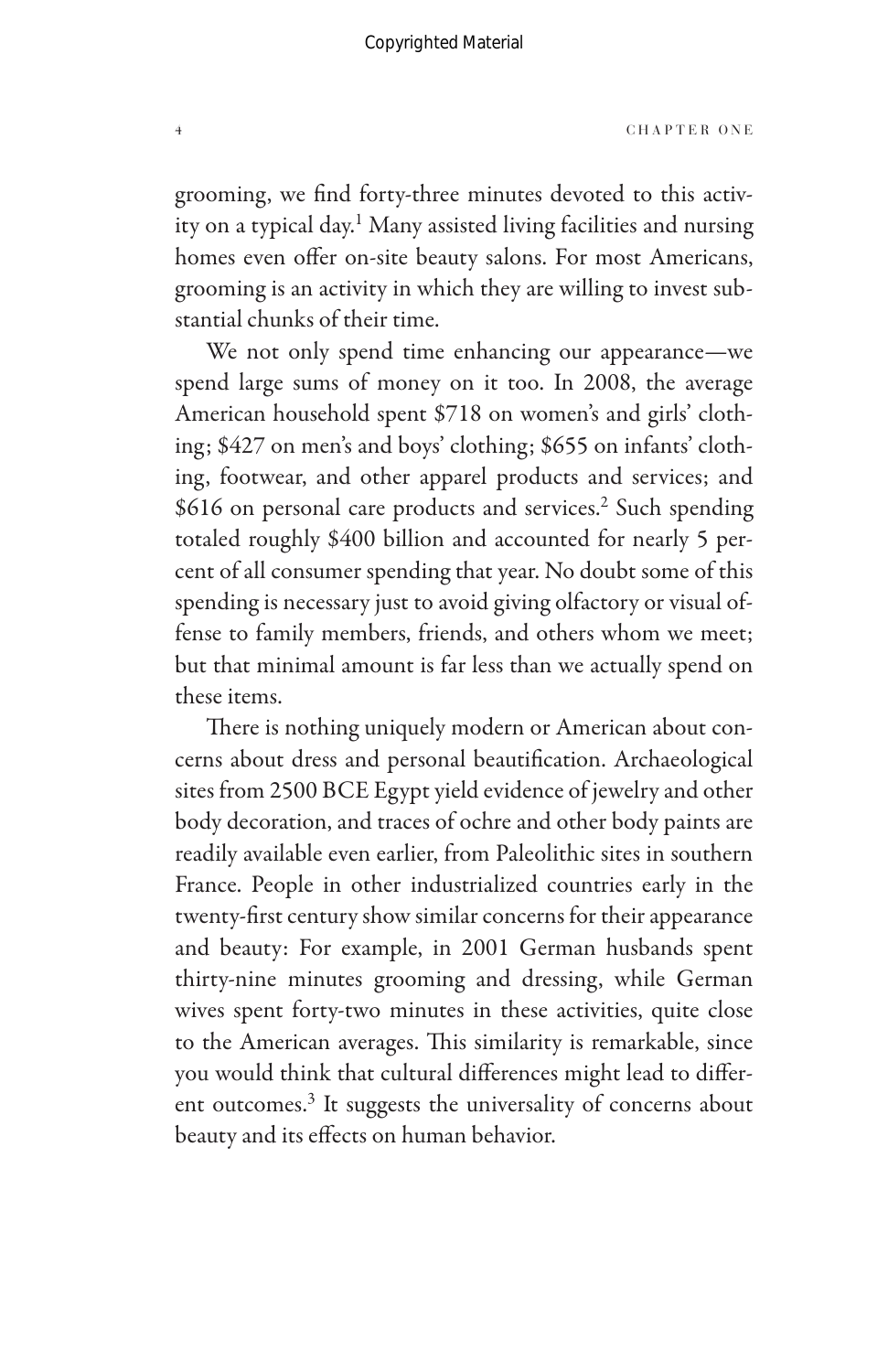The public's responses to beauty today are fairly similar across the world. The Chinese producers of the 2008 Summer Olympics must have believed this when they put an extremely cute nine-year-old girl on worldwide television to lip-sync the singing of a less attractive child who had a better voice.<sup>4</sup> The same attitudes underlay the worldwide brouhaha about the amateur English singer, Susan Boyle, whose contrasting beautiful voice and plain looks generated immense media attention in 2009.

Our preoccupation with looks has fostered the growth of industries devoted to indulging this fascination. Popular books have tried to explain the biological basis for this behavior or to exhort people to grow out of what is viewed as an outdated concern for something that should no longer be relevant for purely biological purposes.<sup>5</sup> Newsstands in every country are cluttered with magazines targeting people of different ages, gender, and sexual preference, counseling their readers on methods to improve their looks. A typical example from the cover of a lifestyle magazine for women offers advice on "Beauty Secrets of the Season." One of its counterparts counsels men on how to "Get Fit, Strong and Lean in 6 Weeks."6

The importance of beauty is evident in the results of a telephone survey in the United States.<sup>7</sup> Among the randomly selected people who responded to the survey, more felt that discrimination based on looks in the United States exceeded discrimination on ethnicity/national background than viceversa. Slightly more people also reported themselves as having experienced discrimination based on their appearance than reported discrimination based on their ethnicity. Average Americans believe that disadvantages based on looks are real and even that they have personally suffered from them.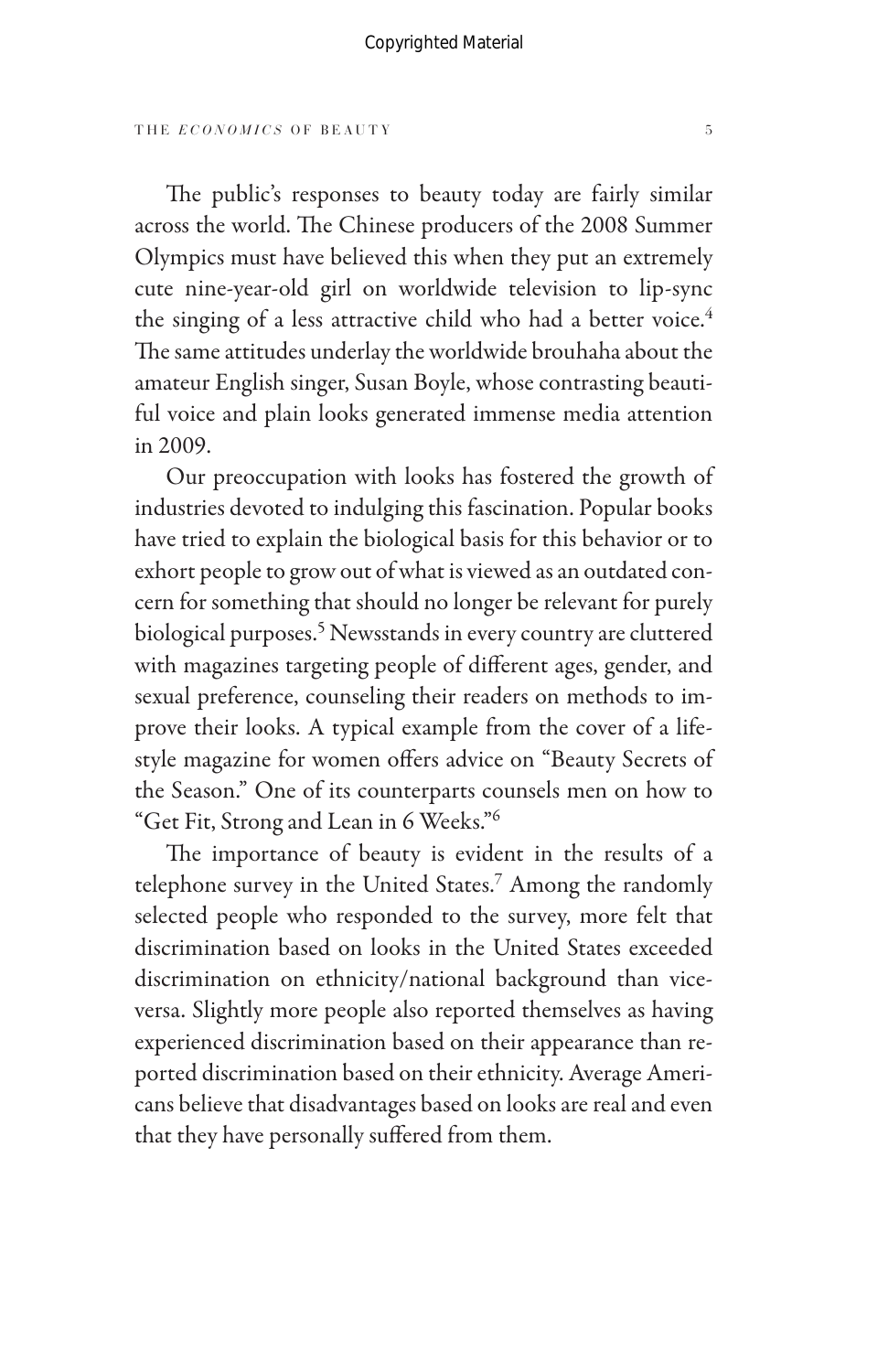Ì All well and good—the time and money that we spend on it should enhance our interest in beauty and its effects, and we are worried about and experience negative feelings if our looks are subpar. But is the concern of economists more than just a prurient one in response to this intriguing topic? Part of the answer to this question stems from the nature of economics as a discipline. A very appealing characterization is that economics is the study of scarcity and of the incentives for behavior that scarcity creates. A prerequisite for studying beauty as an economic issue must be that beauty is scarce. For beauty to be scarce, as buyers of goods and renters of workers' time people must enjoy beauty. If they cannot find sufficient beauty supplied freely, and are therefore willing to offer money to obtain more of it, it must be that beauty is scarce.

Take as given the notion that the scarcity of beauty arises from genetic differences in people's looks, so that by some socially determined criteria some people are viewed as betterlooking than others. (I discuss what I mean operationally by "beauty" in the next chapter.) Would beauty still be scarce if we were all genetically identical? Of course, this eventuality is not about to occur, but even under this unrealistic scenario it would still make sense to talk about an economics of beauty. So long as people desire to distinguish themselves from others, some of these hypothetical clones will spend more on their appearance than others in order to stand out from the crowd. Some of Dr. Seuss's *Sneetches*—a tribe of birdlike creatures who look identical—illustrate this desire for distinction along one dimension in the face of boring sameness along all others by putting stars on their bellies. The term "scarce beauty" is redundant—by its nature, beauty is scarce.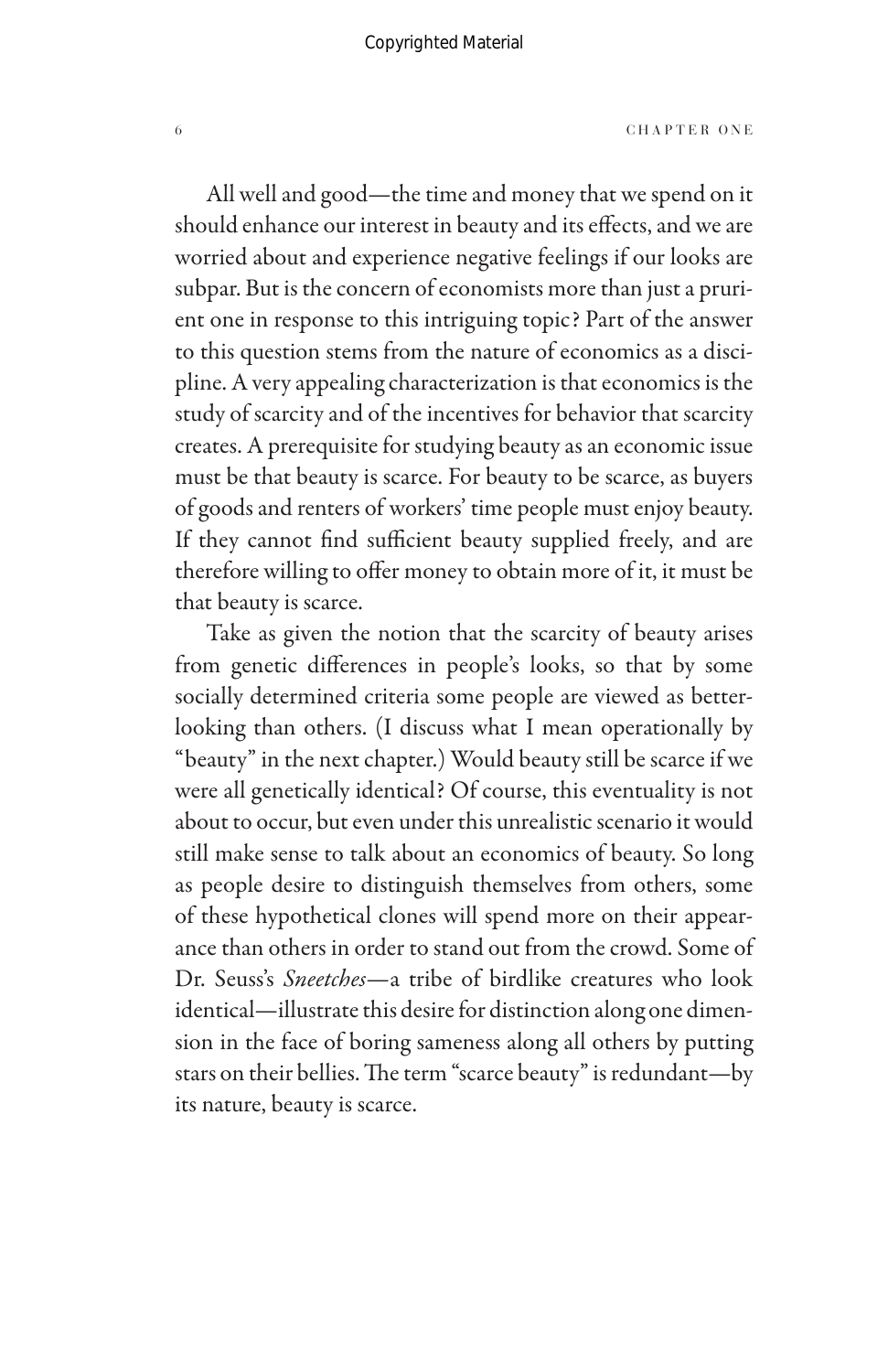The other part of the answer to this question stems from what I will demonstrate are the large number of economic outcomes related to beauty—areas where differences in individuals' beauty can directly influence economic behavior. Markets for labor of a variety of types, perhaps even all labor markets, might generate premium pay for good looks and pay penalties for bad looks. The measurement of pay premia and penalties in different jobs and for people belonging to different demographic groups is a standard exercise among economic researchers. Doing so in the case of beauty is a straightforward application.

With every effect on the price of a good or service, in these cases wage rates, which are the prices of workers' time, there is an effect on quantity. How a personal characteristic alters the distribution of workers across jobs and occupations is standard fodder for economists; and beauty is surely a personal characteristic that can change the kinds of jobs and occupations that people choose.

If beauty affects behavior in labor markets and generates differences in wages and the kinds of jobs that we hold, it may also produce changes in how we choose to use our time outside our jobs. How we spend our time at home is not independent of how we spend our time at work or of the kinds of occupations we choose. If differences in beauty alter outcomes in the workplace, they are likely to alter outcomes at home too.

A characteristic like beauty that affects wages and employment will also affect the bottom line of companies and governments that employ the workers whose looks differ. Are certain industries likely to be more significantly affected? How does the existence of concerns about beauty affect companies' sales and profitability? How is executives' pay affected by their beauty?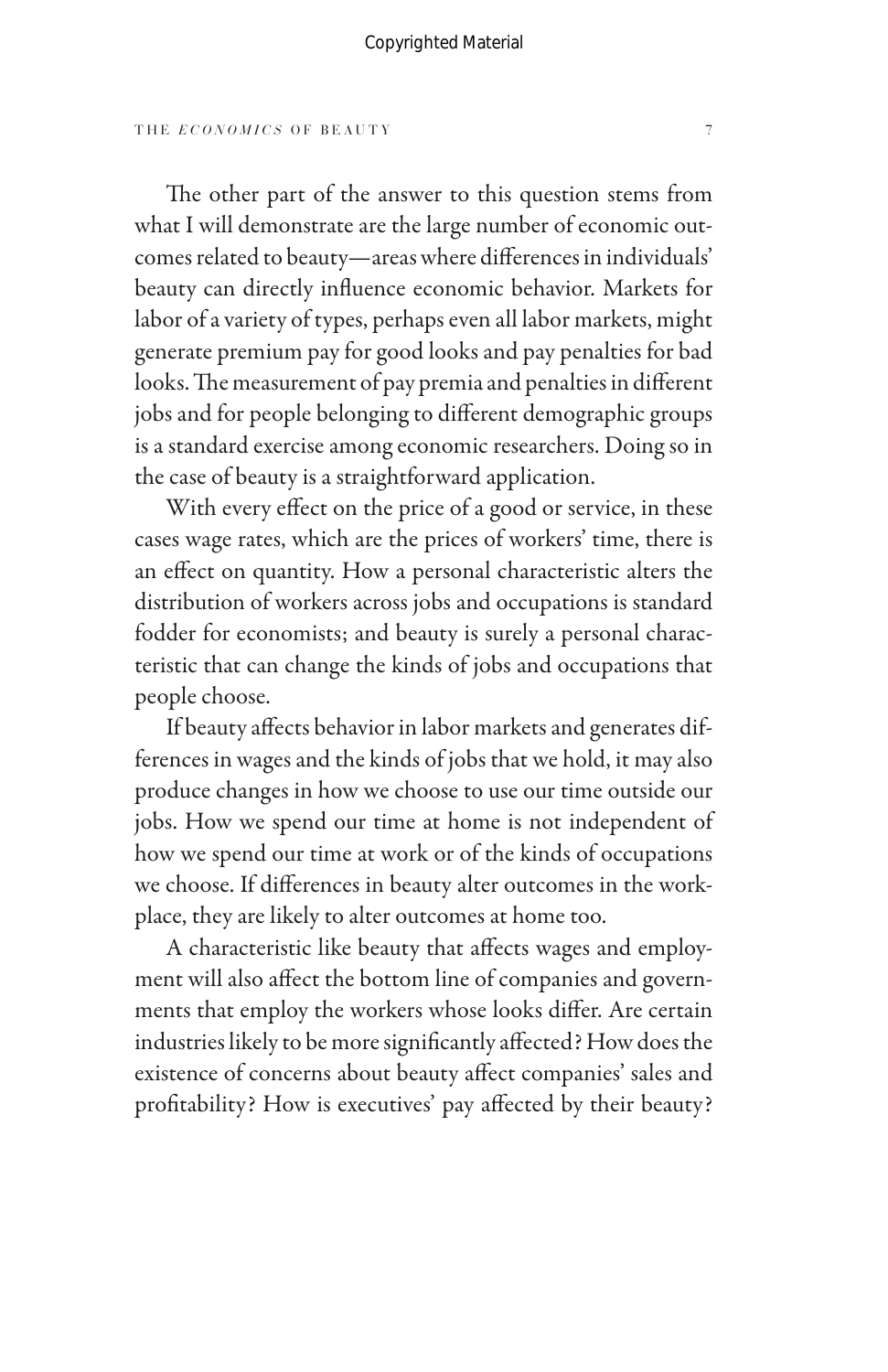Perhaps most important, how can companies survive if beauty is scarce and thus adds to companies' costs and presumably reduces their profitability?

The more basic question is why these direct effects on labormarket outcomes arise. Whose behavior generates the outcomes that we hope to measure? Aside from allowing us to measure the importance of the phenomenon of beauty in economic behavior, economics as a policy art/science should be able to isolate the mechanisms by which it affects outcomes. It is crucial to know how beauty generates its effects if we are to guard against giving undue importance to its role in the functioning of labor markets. It is also important in weighing the benefits and costs to society of our attitudes about human beauty.

All of these possible economic influences of beauty are direct and are at least potentially measurable. And those measurements can readily be made in monetary terms, or at least converted into monetary equivalents, so that we can obtain some feel for the size of the impacts relative to those of other economic outcomes. Because of the scarcity of beauty, its effects outside markets for labor and goods can also be studied in economic terms. Marriage is just such a market, although husbands and wives are not bought or sold in rich countries today. Yet the attributes that we bring to the marriage market affect the outcomes we obtain in that market, specifically the characteristics of the partner who we match with. Beauty is one of those attributes, so it is reasonable to assume that differences in the beauty that we bring to the marriage market will create differences in what we get out of it. We trade our looks for other things when we date and marry; but what are those other things, and how much of them do our looks enable us to acquire?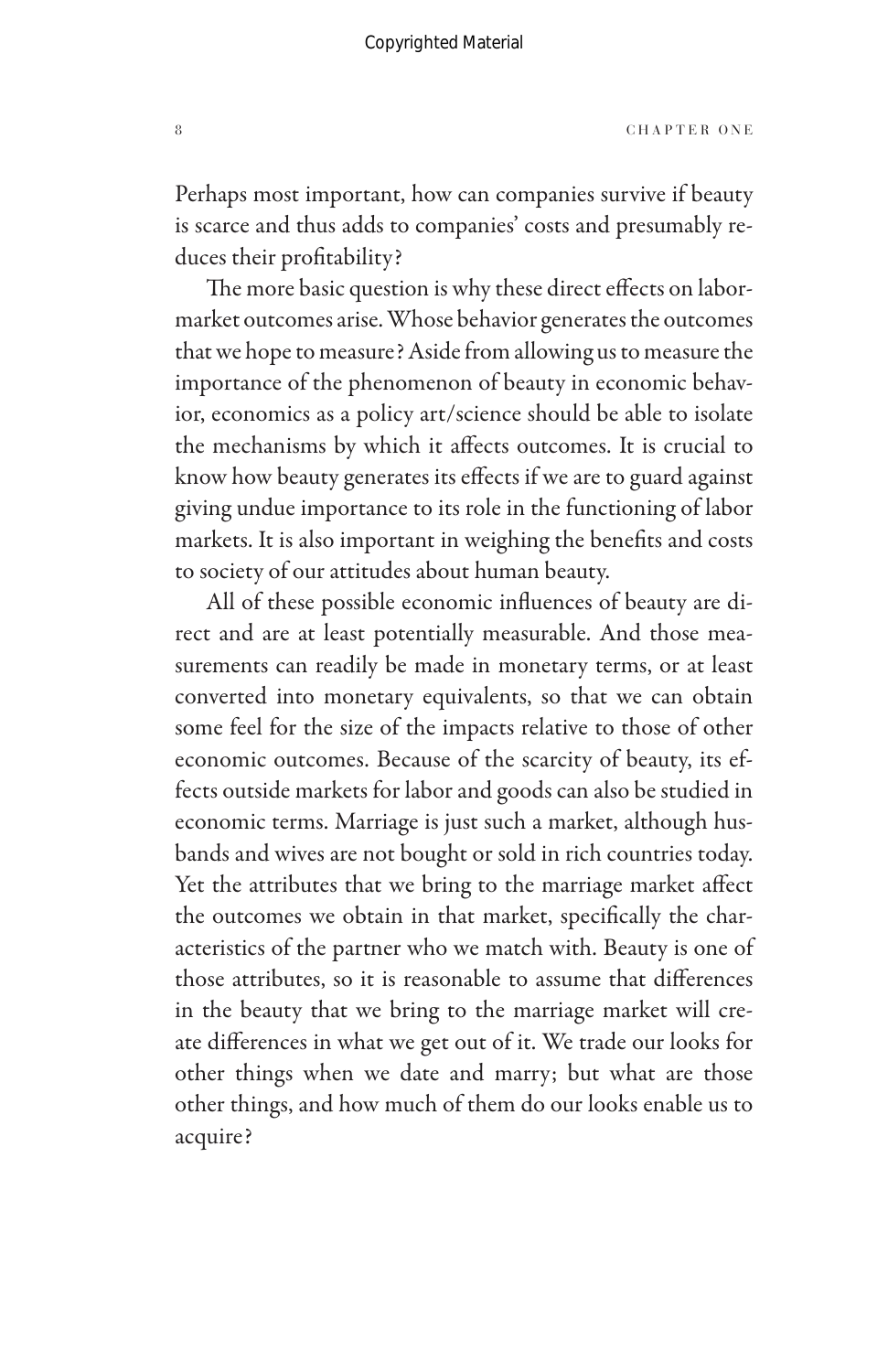Taking all of this together, the economic approach treats beauty as scarce and tradable. We trade beauty for additional income that enables us to raise our living standards (satisfy our desires for more things) and for non-monetary characteristics of work and interpersonal relations, such as pleasant colleagues, an enjoyable workplace, and so on, that also make us better off. Researchers in other disciplines, particularly social psychology, have generated massive amounts of research on beauty, occasionally touching on economic issues, particularly in marriage markets. But economists have added something special and new to this fascinating topic—a consistent view of exchange and value related to a central human characteristic—beauty.

The economics of beauty illustrates the power of using very simple economic reasoning to understand phenomena that previously have been approached in other ways. That power, the time and money that are spent on beauty worldwide, and human fascination with beauty, are more than sufficient reasons to spend time thinking about beauty from an economic point of view. The economic approach to beauty is a natural complement to economic research on less general topics such as suicide and sumo wrestling, sleep and commercial sex.8

I concentrate on economic issues, introducing studies from the psychology and other literatures only where they amplify the economics or contribute essential foundations to understanding the economics of beauty. These other approaches are important; they have provided many insights into human behavior and garnered a lot of media attention. But because they do not rest on a choice-based economic approach, they cannot provide the particular insights that economic thinking does.<sup>9</sup>

The economic approach is broad, but not all-encompassing. Economic analysis cannot explain what makes some personal